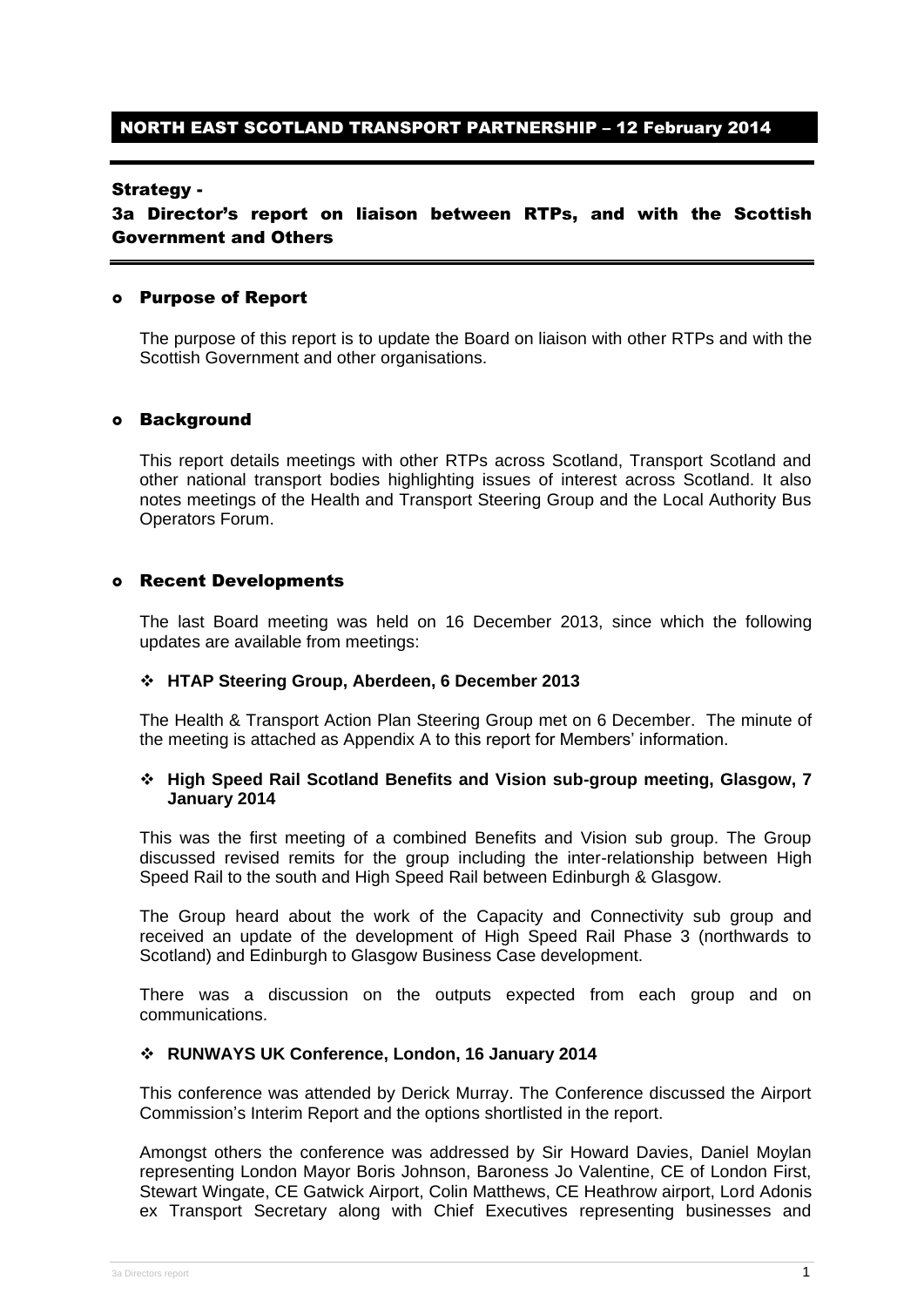airlines. There was an expert panel discussing various aspects of the event. The presentations also included a consideration of the regional access issues.

Following a discussion on the Airport Commission's report, there were presentations on the options that have been shortlisted for further consideration along with a presentation on the Estuary option.

From the north east of Scotland's point of view the conference appeared to give a degree of confidence that the issue of regional access to the UK's hub airport was an essential element of any consideration. There were many references by most speakers to the need for any UK hub to provide adequate regional access. The only counter to this was the CAA's continued insistence that they will not interfere in the market despite the market being distorted due to current Government policy.

There was also a fair degree of discussion on the environmental considerations including noise, air quality and carbon emissions.

The conference concluded with a discussion on how to achieve a political consensus reflecting that this aspect was going to be very difficult.

#### **High Speed Rail Scotland Group, Glasgow, 27 January 2014**

This meeting was attended by Rab Dickson. It was held principally to discuss a High Speed Rail Scotland Group response to the HS2 consultation on the Birmingham to Manchester/ Leeds sections.

#### **UK Government/ Scottish Government on cross border travel, Edinburgh, 29 January 2014**

This meeting was attended by Derick Murray. The meeting was arranged by the Scotland Office and the Department for Transport and was attended by a variety of interests across Scotland including RTP's, freight representatives, airport operators and Transport Scotland. It was held as a consultation exercise to permit Scottish interests in cross border travel to be raised directly with the Department for Transport.

The meeting heard from Alun Evans, Director of the Scotland Office and had presentations from Graham Pendlebury, Director of Local Transport at the DfT and Stephen Hennigham from HS2.

There followed a wide ranging discussion on topics including:

- East Coast franchise
	- o Also Transpennine franchising
- HS2 benefits
	- o Capacity on West Coast Main Line
	- o Connections between Scotland and England's cities (outwith London)
- Air access to Heathrow
	- o Slot allocation & EU regulation
	- $\circ$  Applicability of EU rules in the UK given the different ownership situation in the UK
- **Freight issues** 
	- o HGV road user levy
	- o HGV speed limit on single carriageways
- Shipping
	- o Sulphur limits
- Bus issues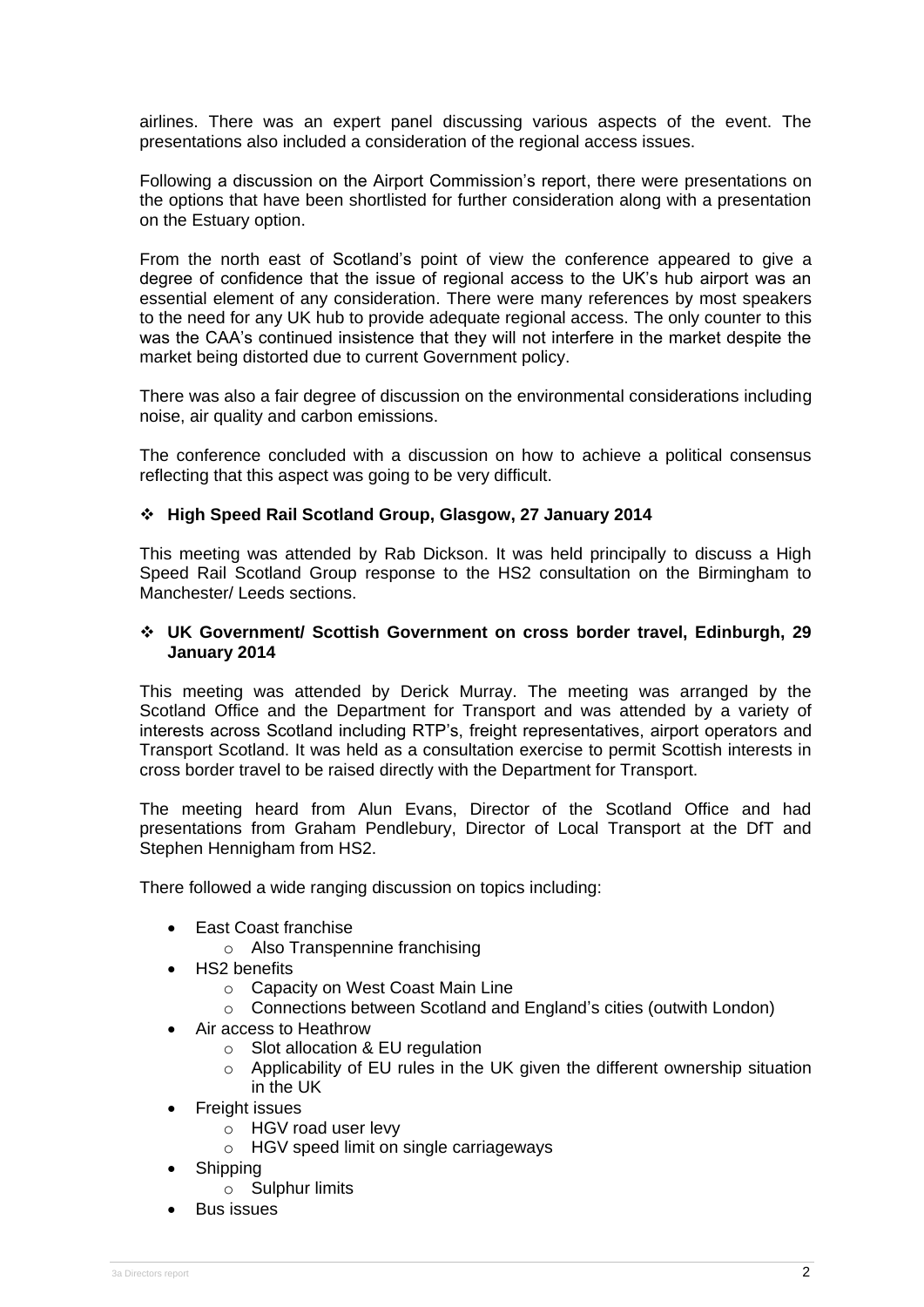Intermodal connections

Alun Evans asked for feedback on the usefulness of such a consultation and Graham Pendlebury indicated a willingness to visit Aberdeen to discuss specific north of Scotland issues. This is being followed up with Mr Pendlebury.

#### **Laurencekirk Station Research Advisory Group, Glasgow, 29 January 2014**

This meeting was attended by Rab Dickson of Nestrans and Ewan Wallace of Aberdeenshire Council. It was convened to discuss research which Transport Scotland are undertaking towards establishing new Rail Evaluation Guidance, building on lessons learned from the re-opening of Laurencekirk Station in 2009. Systra consultants have been appointed and will be undertaking research involving users of Laurencekirk station, seeking information on how travel would have been made without the station seeking to establish why its been so successful, having far exceeded the original business case.

- **SCDI Dinner with Secretary of State for Transport, London, 4 February 2014**
- **Haudagain Progress Meeting, Video Conference, 7 February 2014**
- **RTP Lead Officers, Perth, 12 February 2014**

#### Future Programme of Meetings

- **LABOF Steering Group, Aberdeen, 13 February 2014**
- **Scottish Parliamentary x-Party Group on Aviation, Edinburgh, 26 February 2014**
- **HTAP Steering Group, Aberdeen, 28 February 2014**
- **RTP Chairs, Glasgow, 05 March 2014**

#### Recommendation

The Board is recommended to note progress on liaison arrangements with other RTPs, the Scottish Government and others and arrangements for future meetings.

RGM/RD 3 February 2014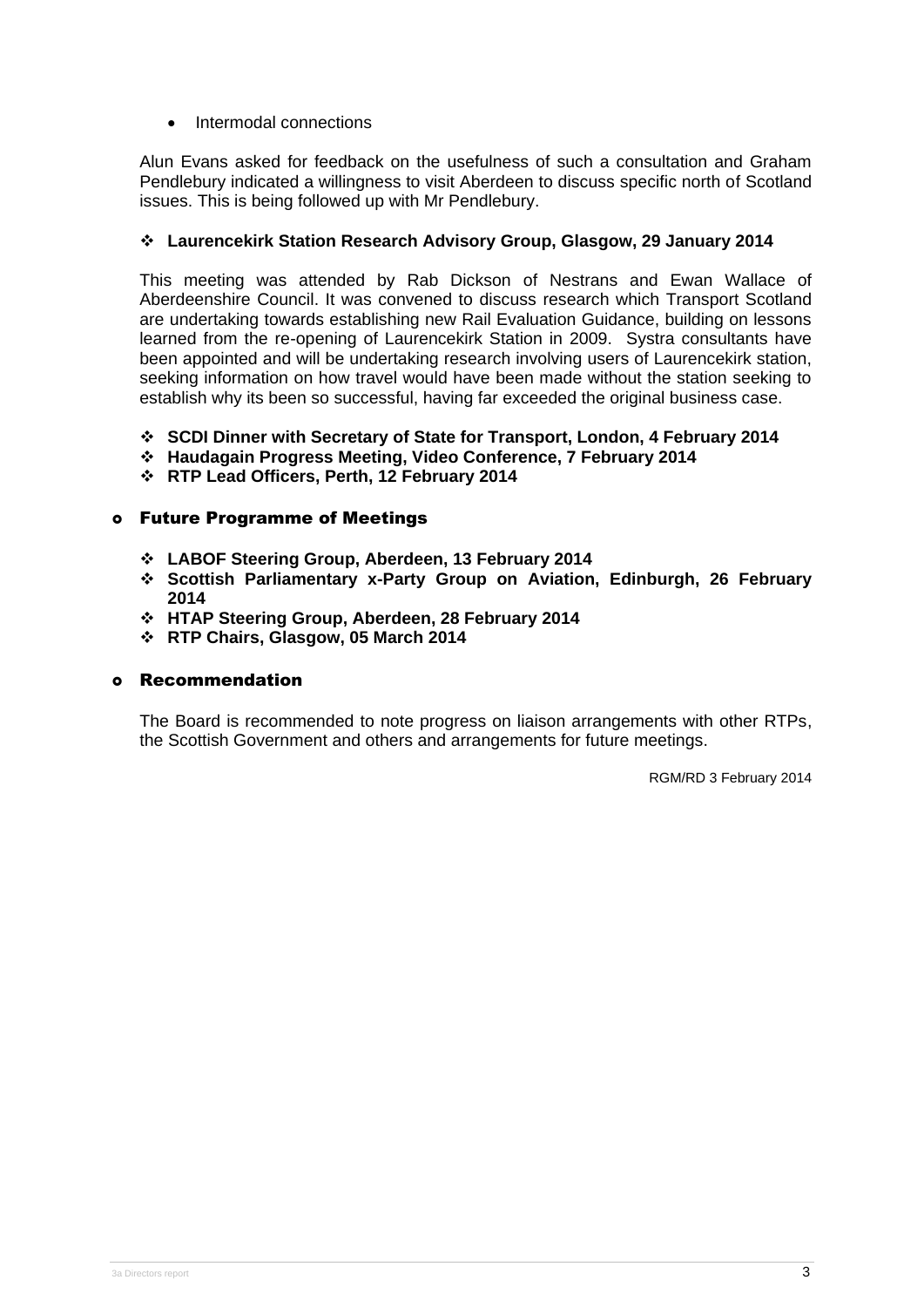**Appendix A**

# HTAP Steering Group Meeting

Friday 6 December 2013

Nestrans Board Room. 29 King Street, Aberdeen

#### **Present:**

Gerry Donald; NHS Grampian [Chair] Derick Murray; Nestrans Rab Dickson; Nestrans John Gallagher; NHS Grampian Jillian Evans; NHS Grampian Mark Skilling; Aberdeenshire Council Allan Reid; Scottish Ambulance Service Andrew Stewart; HTAP Co-ordinator

#### **Apologies:**

Heather Kenney, Scottish Ambulance Service Ian Donald; Scottish Ambulance Service Gordon Holland, Moray Council Maggie Bochel; Aberdeen City Council Ewan Wallace, Aberdeenshire Council

## Minutes of Meeting

| Item           | <b>Note</b>                                                                                                                                                                                                                                                                                                                                                                                                                                                                       | Action    |
|----------------|-----------------------------------------------------------------------------------------------------------------------------------------------------------------------------------------------------------------------------------------------------------------------------------------------------------------------------------------------------------------------------------------------------------------------------------------------------------------------------------|-----------|
| $\mathbf 1$    | <b>FITS Presentation</b><br>Professor John Farrington and Dr David Emele of Aberdeen University<br>(AU) gave a presentation on Flexible Integrated Transport Services (FITS).<br>DM highlighted issue of engagement with Community Transport (CT) and<br>the involvement of the Community Transport Association (CTA). GD keen<br>to progress CT involvement in the Steering Group. The meeting discussed<br>issues around the need to understand the constraints associated with |           |
|                | eligibility criteria amongst operators.<br>It was agreed that a workshop would be held with CT, HTAP and AU<br>representatives on issues, barriers and opportunities around integrated<br>transport.                                                                                                                                                                                                                                                                              | AS/JMP    |
|                | It was agreed a letter inviting John MacDonald of the CTA on to the<br>Steering Group would be prepared asking them to join as soon as possible.                                                                                                                                                                                                                                                                                                                                  | <b>AS</b> |
|                | It was agreed to seek the hosting of the next Steering Group at Aberdeen<br>University with a demonstration of FITS<br>and discussion around<br>expectations. Also to establish with AU their involvement in an evaluation<br>of the Transport to Healthcare Information Centre (THInC).                                                                                                                                                                                          | <b>AS</b> |
|                | DM asked AS to advise Aberdeen University on the use of partner logos.                                                                                                                                                                                                                                                                                                                                                                                                            | AS        |
| $\overline{2}$ | <b>Welcome &amp; Apologies</b><br>Gerry Donald welcomed all present and apologies were noted as above.                                                                                                                                                                                                                                                                                                                                                                            |           |
| $\mathbf{3}$   | <b>Minutes of the Previous Meeting</b>                                                                                                                                                                                                                                                                                                                                                                                                                                            |           |
|                | The Minutes of the meeting of 13 September 2013 were accepted as a true<br>and accurate record.                                                                                                                                                                                                                                                                                                                                                                                   |           |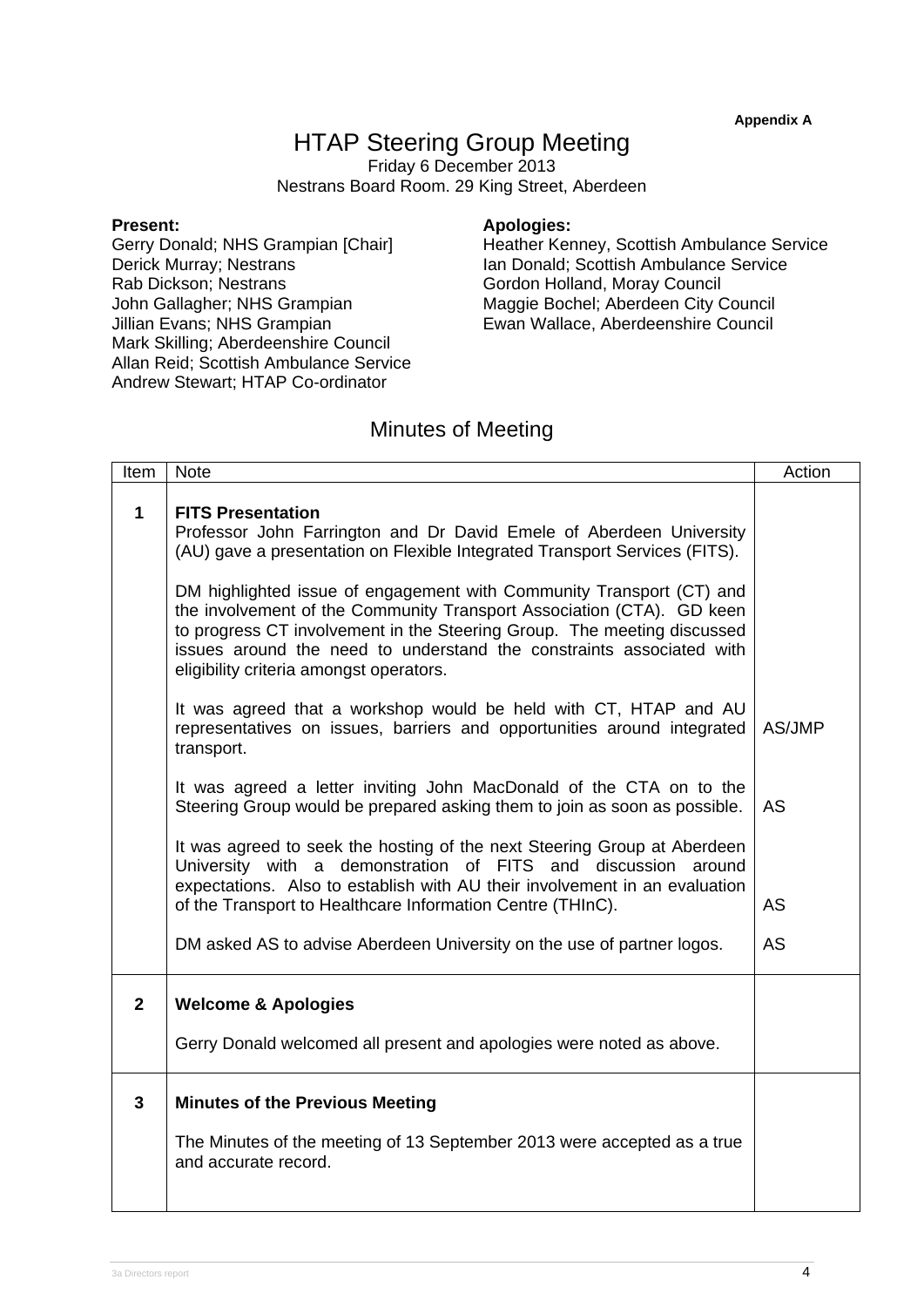|    | <b>Matters Arising</b>                                                                                                                                                                                                                                                                                                                                                                                                                                                                                                                                                                                                                                                                                                                                                                                                                                                                                                                                                                                                                                                                                                                                                                                                                                                                                                                                |                                 |
|----|-------------------------------------------------------------------------------------------------------------------------------------------------------------------------------------------------------------------------------------------------------------------------------------------------------------------------------------------------------------------------------------------------------------------------------------------------------------------------------------------------------------------------------------------------------------------------------------------------------------------------------------------------------------------------------------------------------------------------------------------------------------------------------------------------------------------------------------------------------------------------------------------------------------------------------------------------------------------------------------------------------------------------------------------------------------------------------------------------------------------------------------------------------------------------------------------------------------------------------------------------------------------------------------------------------------------------------------------------------|---------------------------------|
|    | a) Shared Service Mail Run - AS advised that concerns had been<br>raised about vehicle reliability. AS to follow up with discussion with<br>ACC on their involvement in project and progress an evaluation report.<br>MS pointed out the vehicles are retrofitted electric vehicles.<br>DM.<br>highlighted the need to feedback to Transport Scotland.<br>b) Short Life Working Group Recommendations - GD to circulate to<br>the group financial information on the NHS spend associated with taxis.<br>GD highlighted the need for close links between HTAP and NHS<br>Procurement to avoid constraints associated with being locked into long<br>term contracts. Patient involvement on the Steering Group was also<br>discussed. It was agreed that AS would complete the NHS pro forma<br>on Patient Involvement and forward to Gerry who will progress with<br>Laura Gray.<br>c) Access to health $-$ JG informed the group that the appointment<br>letter wording has been revised. AR shared the final version of the<br>THInC poster.<br>d) Active lifestyle $-$ The issue of engagement is being considered.<br>HTAP Co-ordinator has established links with Getabout group.<br>e) Newsletter $-$ JE discussed the issue of getting articles.<br>It was<br>agreed to consider further the intended audience and content of a<br>newsletter. | <b>AS</b><br>AS/GD<br><b>JE</b> |
| 4. | <b>HTAP Co-ordinator Initial Observations</b>                                                                                                                                                                                                                                                                                                                                                                                                                                                                                                                                                                                                                                                                                                                                                                                                                                                                                                                                                                                                                                                                                                                                                                                                                                                                                                         |                                 |
|    | AS summarised his report and its recommendations. GD agreed the<br>aspirations of the group have not been met. MS suggested a steering<br>group focused review. DM highlighted the political interest in the progress<br>made by HTAP.<br>It was agreed that a workshop with the Steering Group would form part of<br>the review due to be undertaken by JMP.                                                                                                                                                                                                                                                                                                                                                                                                                                                                                                                                                                                                                                                                                                                                                                                                                                                                                                                                                                                         | All/JMP                         |
|    |                                                                                                                                                                                                                                                                                                                                                                                                                                                                                                                                                                                                                                                                                                                                                                                                                                                                                                                                                                                                                                                                                                                                                                                                                                                                                                                                                       |                                 |
| 5. | HTAP2<br>AS updated the group on his discussions with Aberdeenshire Council's<br>Procurement team. A direct award to JMP has been approved. It was<br>agreed that Aberdeenshire would procure and invoice NHSG. It was noted<br>that this must be managed within the current financial year. GD requested<br>a meeting with Tim Steiner of JMP, DM and AS at the earliest opportunity.<br>The group discussed possible sources of future funding. It was agreed that<br>AS would start working on a bid paper for potential sources of future<br>funding for pilots in advance of Christmas and that these would be broadly<br>around THInC, integrated transport and around extending possibilities with<br>CT groups.                                                                                                                                                                                                                                                                                                                                                                                                                                                                                                                                                                                                                               | AS<br>AS                        |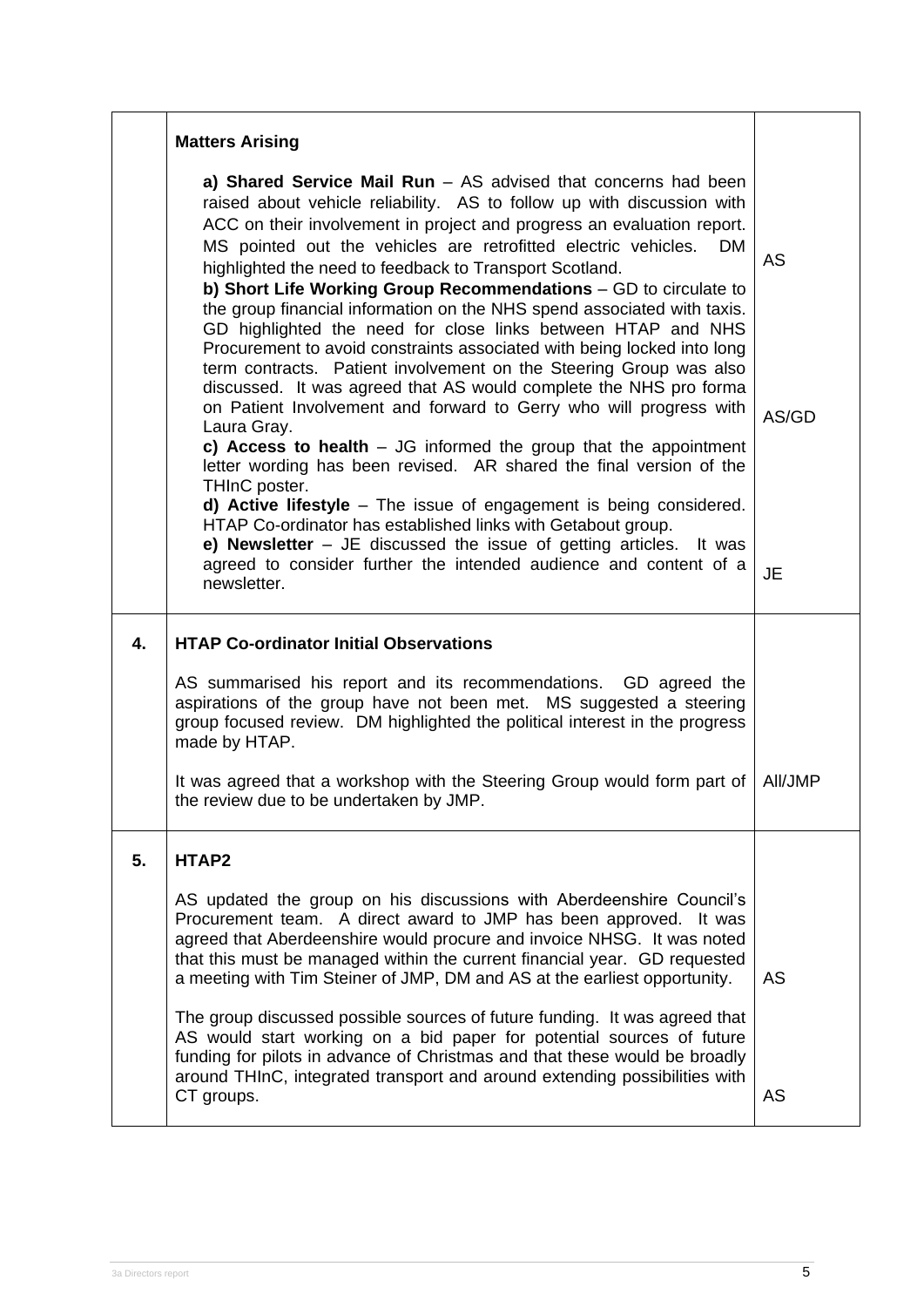| 6.1 | <b>Access to Healthcare</b>                                                                                                                                                                                                                                                                                                                                                |                    |
|-----|----------------------------------------------------------------------------------------------------------------------------------------------------------------------------------------------------------------------------------------------------------------------------------------------------------------------------------------------------------------------------|--------------------|
|     | AR gave operational feedback. AR to send AS latest figures. JE<br>highlighted the lack of suitable information currently being captured to<br>assist with a project evaluation. It was agreed that JE could arrange<br>assistance with a crib sheet and that a database be created which allowed<br>information to be captured in real time. AR said he would discuss this | <b>AR</b><br>JE/AR |
|     | with IT at SAS.                                                                                                                                                                                                                                                                                                                                                            |                    |
|     | AS suggested that information about THInC be added to the patient<br>booking letter to complement info in appointment confirmation letter. JG to<br>look at.                                                                                                                                                                                                               | JG                 |
|     | GD put forward the need to run THInC for a further year with a view to a<br>final evaluation report in Dec 2014 and that the staff be given this<br>assurance with funding to be clarified by partners.                                                                                                                                                                    |                    |
|     | It was agreed that to allow for further promotion, information gathering and<br>evaluation, THInC will continue until December 31 <sup>st</sup> 2014 with the caveat<br>that improvements are made in the efforts of all concerned. AR and AS to<br>advise staff at THInC the project will continue till Dec 2014.                                                         | AR/AS              |
| 6.2 | <b>Active Lifestyles - Mark Skilling</b>                                                                                                                                                                                                                                                                                                                                   |                    |
|     | MS commented on his wish to see a change in the format of workstreams.<br>There was some discussion around opportunities for partnership working<br>and how HTAP can facilitate that.                                                                                                                                                                                      |                    |
| 6.3 | Links between Transport and Health - Jillian Evans                                                                                                                                                                                                                                                                                                                         |                    |
|     | JE highlighted the need for care in terms of patient confidentiality when<br>sharing information with the FITS team as part of the THInC project. JE<br>enquired about progress on the Stonehaven to Muchalls cycleway. MS<br>advised that a funding bid to Sustrans is being prepared.                                                                                    |                    |
| 7.  | <b>HTAP Annual Report</b>                                                                                                                                                                                                                                                                                                                                                  |                    |
|     | AS informed group that draft HTAP Annual Report had been circulated with<br>an amended version submitted to Nestrans and re-circulated to the<br>Steering Group members.                                                                                                                                                                                                   |                    |